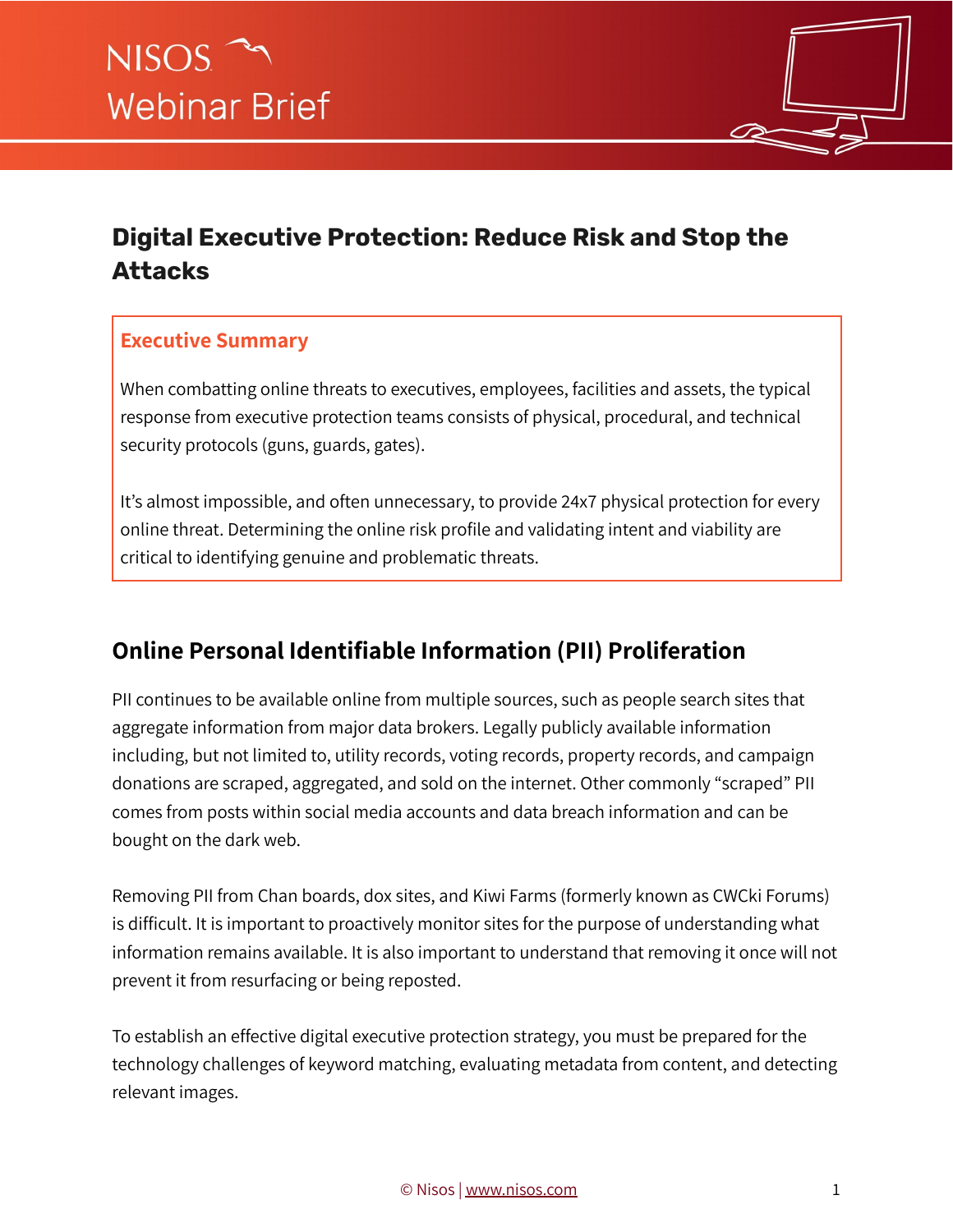#### **Anyone with a Life to Live Has a Pattern of Life**

Executives, their family members, and their close associates are often targets of exploitation and their PII is routinely weaponized for malicious purposes. There are two approaches to helping protect these individuals:

- manually reducing the quantity of online profiles and presence through PII reduction techniques, and
- $\blacksquare$  training executives in online best practices that help them self-monitor for risky behavior.

Information that contains personal selectors (phone numbers, email addresses), personal data (date of birth, social security number), and personal characteristics (name of high school, pet names, route they take their kids to school) are often used as a means to facilitate harassment and fraud campaigns.

## **Context and Collaboration is Critical**

Executive vulnerability assessments should not focus exclusively on easily accessible PII. Assessments should also identify information that can be used to facilitate a variety of threat types. This comprehensive approach requires collaboration with executive teams to distinguish how a harassment campaign could differ from a fraud campaign.

For example, a disgruntled former employee may target a holiday party that is posted online, whereas PII on the internet could lead to a stolen identity used to apply for a fraudulent mortgage or credit cards.

Collaboration between executive teams, executive protection teams, partners, law enforcement, and vendors is critical to establishing a smart defense against malicious actors.